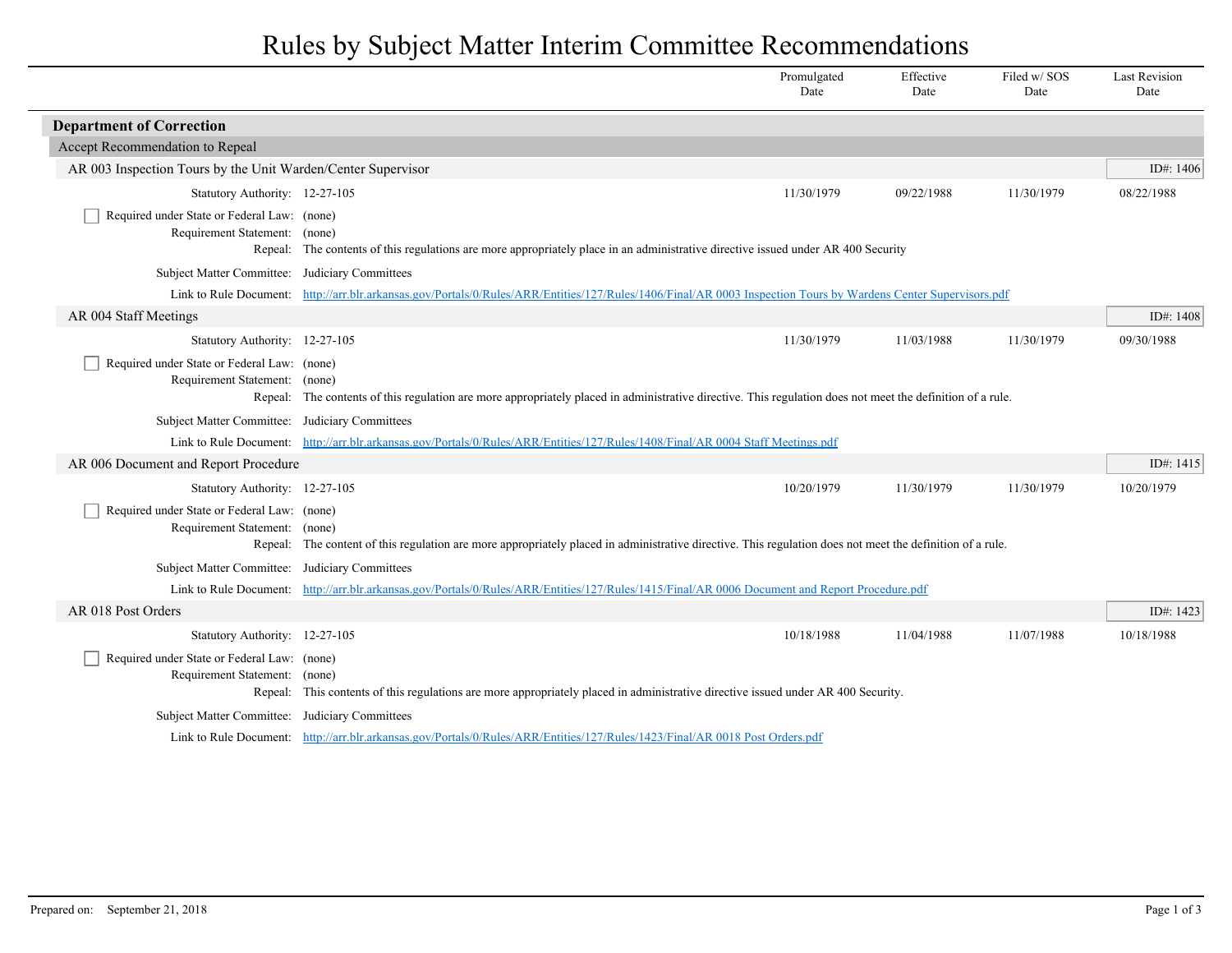## Rules by Subject Matter Interim Committee Recommendations

|                                                                              |                                                                                                                                                                    | Promulgated<br>Date | Effective<br>Date | Filed w/SOS<br>Date | <b>Last Revision</b><br>Date |
|------------------------------------------------------------------------------|--------------------------------------------------------------------------------------------------------------------------------------------------------------------|---------------------|-------------------|---------------------|------------------------------|
| AR 204 employment Policy                                                     |                                                                                                                                                                    |                     |                   |                     | ID#: 1507                    |
| Statutory Authority: 12-27-105                                               |                                                                                                                                                                    | 11/04/1988          | 07/30/1999        | 07/16/1999          | 04/17/1998                   |
| Required under State or Federal Law: (none)<br>Requirement Statement: (none) | Repeal: This AR is duplicated by AR 228 Equal Employment Opportunity.                                                                                              |                     |                   |                     |                              |
| Subject Matter Committee: Judiciary Committees                               |                                                                                                                                                                    |                     |                   |                     |                              |
|                                                                              | Link to Rule Document: http://arr.blr.arkansas.gov/Portals/0/Rules/ARR/Entities/127/Rules/1507/Final/AR 0204 Employment Policy.pdf                                 |                     |                   |                     |                              |
| AR 222 Bachelors Officer Quarters                                            |                                                                                                                                                                    |                     |                   |                     | ID#: 1528                    |
| Statutory Authority: 12-27-105                                               |                                                                                                                                                                    | 07/26/1988          | 08/26/1988        | 08/26/1988          | 07/26/1988                   |
| Required under State or Federal Law: (none)<br>Requirement Statement: (none) | Repeal: The content of this regulation are more appropriately placed in an administrative directive issued under AR 217 Staff Assignments, Housing and Emoluments. |                     |                   |                     |                              |
| Subject Matter Committee: Judiciary Committees                               |                                                                                                                                                                    |                     |                   |                     |                              |
|                                                                              | Link to Rule Document: http://arr.blr.arkansas.gov/Portals/0/Rules/ARR/Entities/127/Rules/1528/Final/AR 0222 Bachelor Officer Quarters.pdf                         |                     |                   |                     |                              |
| AR 406 Employee Identification Cards                                         |                                                                                                                                                                    |                     |                   |                     | ID#: 1564                    |
| Statutory Authority: 12-27-105                                               |                                                                                                                                                                    | 05/26/1988          | 09/19/2011        | 09/16/2011          | 09/09/2011                   |
| Required under State or Federal Law: (none)<br>Requirement Statement: (none) | Repeal: The contents of this regulations are more appropriately placed in administrative directive issued under AR 400 Security.                                   |                     |                   |                     |                              |
| Subject Matter Committee: Judiciary Committees                               |                                                                                                                                                                    |                     |                   |                     |                              |
|                                                                              | Link to Rule Document: http://arr.blr.arkansas.gov/Portals/0/Rules/ARR/Entities/127/Rules/1564/Final/AR 0406 Employee Identification Cards.pdf                     |                     |                   |                     |                              |
| AR 801 Racial Balance in Inmate Job Assignments                              |                                                                                                                                                                    |                     |                   |                     | ID#: 1612                    |
| Statutory Authority: 12-27-105                                               |                                                                                                                                                                    | 03/21/1989          | 05/12/1989        | 05/15/1989          | 03/21/1989                   |
| Required under State or Federal Law: (none)<br>Requirement Statement:        | (none)<br>Repeal: This regulation is duplicated by AR 832 Discrimination and Racial Issues.                                                                        |                     |                   |                     |                              |
| Subject Matter Committee: Judiciary Committees                               |                                                                                                                                                                    |                     |                   |                     |                              |
|                                                                              | Link to Rule Document: http://arr.blr.arkansas.gov/Portals/0/Rules/ARR/Entities/127/Rules/1612/Final/AR 0801 Racial Balance in Inmate Job Assignments.pdf          |                     |                   |                     |                              |
| AR 836 Segregation                                                           |                                                                                                                                                                    |                     |                   |                     | ID#: 1648                    |
|                                                                              | Statutory Authority: Acts 548 and 549 of 1993, 16-93-1203 and 12-27-105                                                                                            | 12/30/1981          | 05/18/1994        | 04/28/1994          | 04/28/1994                   |
| Required under State or Federal Law: (none)<br>Requirement Statement:        | (none)<br>Repeal: This regulation does not reflect current practice and best practices regarding the use of restrictive housing.                                   |                     |                   |                     |                              |
| Subject Matter Committee: Judiciary Committees                               |                                                                                                                                                                    |                     |                   |                     |                              |
|                                                                              | Link to Rule Document: http://arr.blr.arkansas.gov/Portals/0/Rules/ARR/Entities/127/Rules/1648/Final/AR 0836 Segregation.pdf                                       |                     |                   |                     |                              |